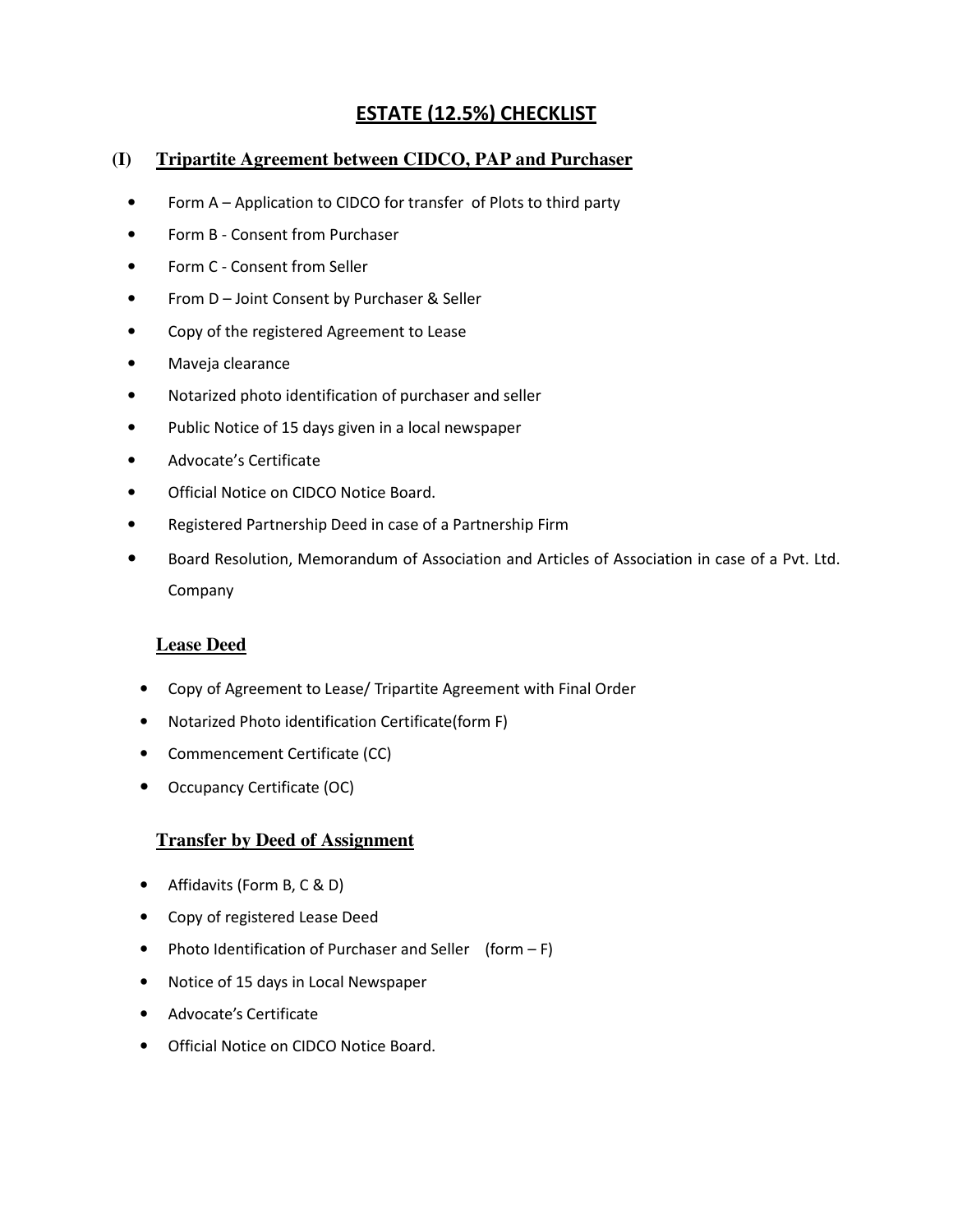## **Transfer by Gift Deed for Plots, Flat**

- A Affidavits (Form B, C & D)
- Agreement to Lease/Tripartite Agreement with Final Order/Lease Deed
- Copy of registered Gift Deed

## **Permission for Society Formation**

- Forms A, B, C and D, Form E
- List of Tenement Holders, their Flats/shops Numbers, carpet area and signatures and list duly attested by chief promoter (Elected by Tenants)
- Form F individual tenant details and photo duly attested by Chief promoter
- A public notice of 15 days is given in newspapers and claims/objections if any are invited.
- Advocate's Certificate

#### **Deemed Conveyance**

- Forms A, B, C and D, Form E
- List of Tenement Holders, Flat Numbers, Carpet Area with signatures and list duly attested by Chairman/Secretary/ Treasurer
- Form F Individual tenement holder details and photo duly attested by Chairman/Secretary/ Treasurer
- Order of Deemed Conveyance issued by Jt. Registrar of Cooperative Societies
- Certificate of registration of CHS
- Occupancy Certificate (for confirmation of no. of Tenements).

#### **Transfer of Tenements/Shops**

- Forms A,B,C,D
- Photo identification of the outgoing and incoming members. (form F)
- Letter of Resignation of the outgoing member.
- Resolution from the Society accepting resignation and approving incoming member.
- NOC to sell the concerned flat/shop from the society
- Agreement to sale
- Certificate of Architect with endorsement of carpet area from society.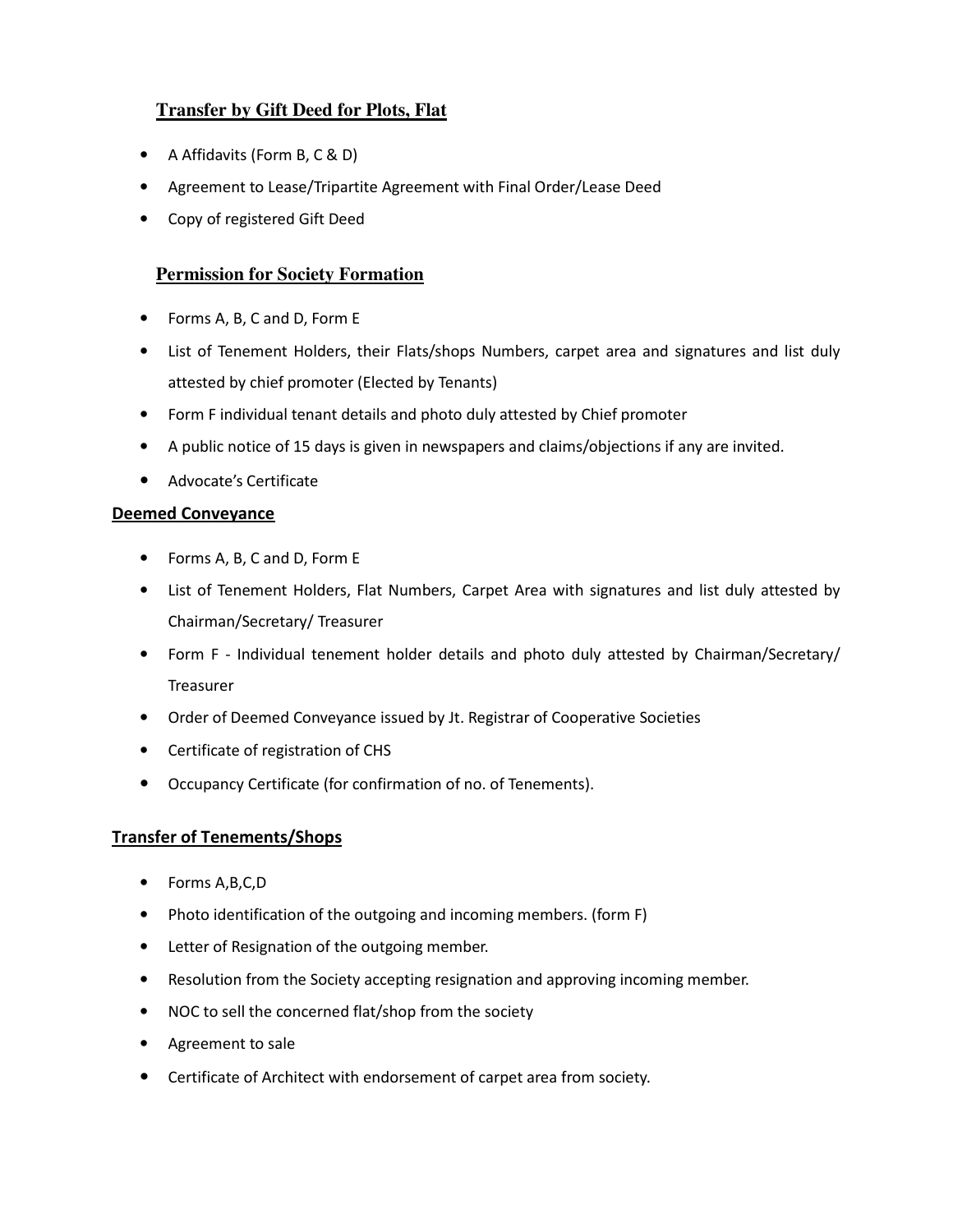#### **Addition of Members**

- Forms A,B,C,D and F
- Resolution from the Society
- Occupancy Certificate
- Agreement to Sale with Lessee
- Certificate of Architect with endorsement of carpet area (if required).

#### **Mortgage NOC**

- Letter from the Bank/Financial Institution (CIDCO empaneled)
- NOC from Society
- Affidavit from the applicant.

#### **Recording of Heirship**

- Death Certificate of the owner
- Heir ship Certificate from the competent Court
- Affidavit by all Heirs.

#### **Recording of Nominee**

- Death Certificate
- Society Nomination
- Society NOC
- Affidavit by all Heirs
- Indemnity Bond by the nominee.

#### **Transfer on the basis of Will**

- Death Certificate
- Copy of the Will
- Probate of Will issued by competent court
- Society NOC.

#### **Time Extension**

- Agreement to Lease/Tripartite Agreement with Final Order.
- Commencement Certificate (CC)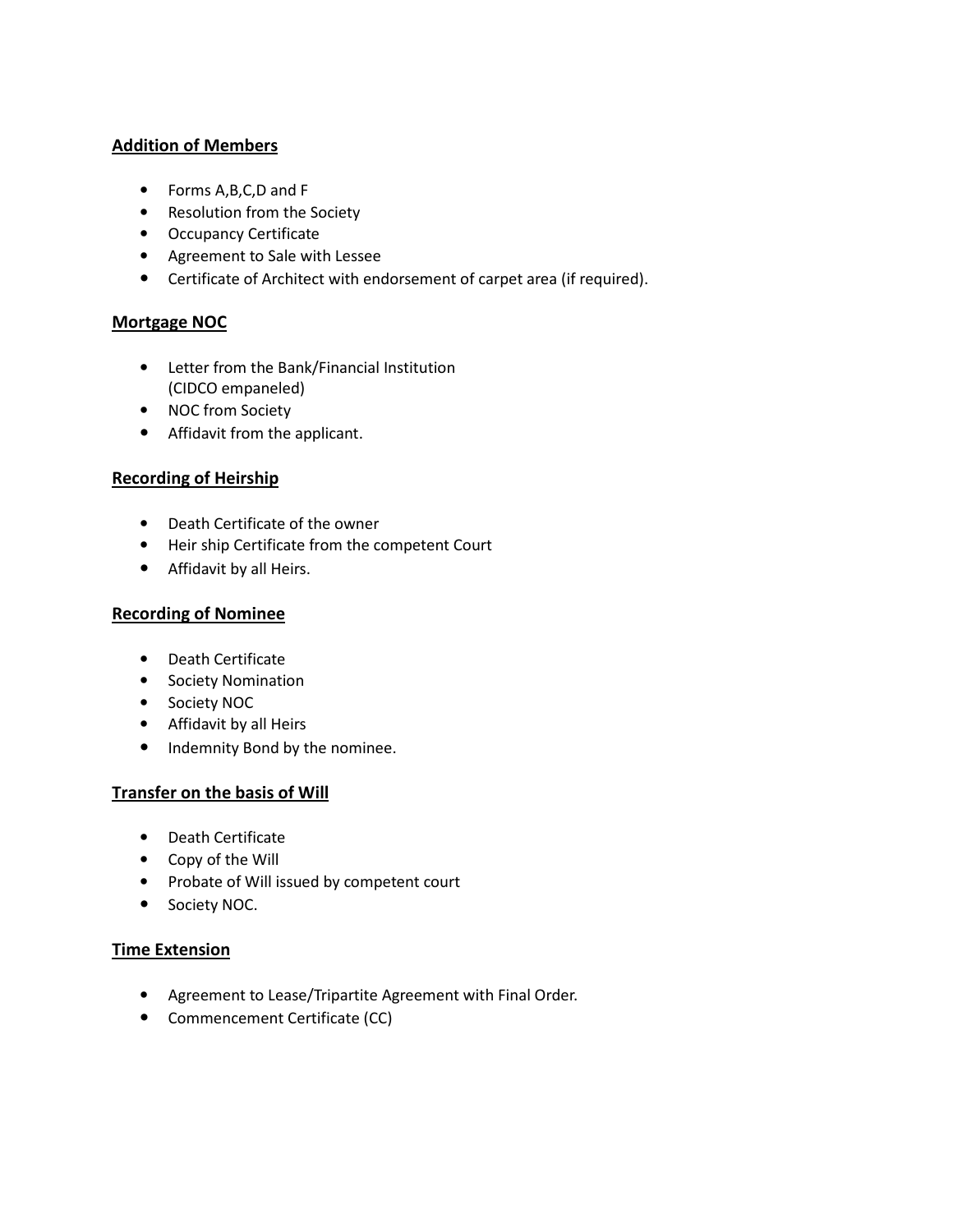#### **No Dues Certificate**

• Occupancy Certificate (OC)

#### **Leave & License Agreement**

• Request by Applicant

#### **Permission for temporary use of open space in 12.5% area**

- Charity Commissioner's Certificate if applicant is a trust.
- Rough map marking area.

#### **Amalgamation of Plots**

- Tripartite Agreement copy
- Final order.

#### **Re- allotment of plot Agreement to Lease**

- Letter of Allotment.
- Agreement to Lease.

#### **Permission for redevelopment of plot**

- Agreement to Lease / Tripartite Agreement with Final Order
- Commencement Certificate mentioning F.S.I. or Certificate from the competent authority that the building is old and dilapidated

#### **Change in composition of partnership firm**

- Registered partnership deed.
- Retirement / Admission deed.

#### **(II) Check List for Change in Directors of a company**

- Articles of Association.
- Memorandum of Association.
- Form -32 of incoming / outgoing Director.